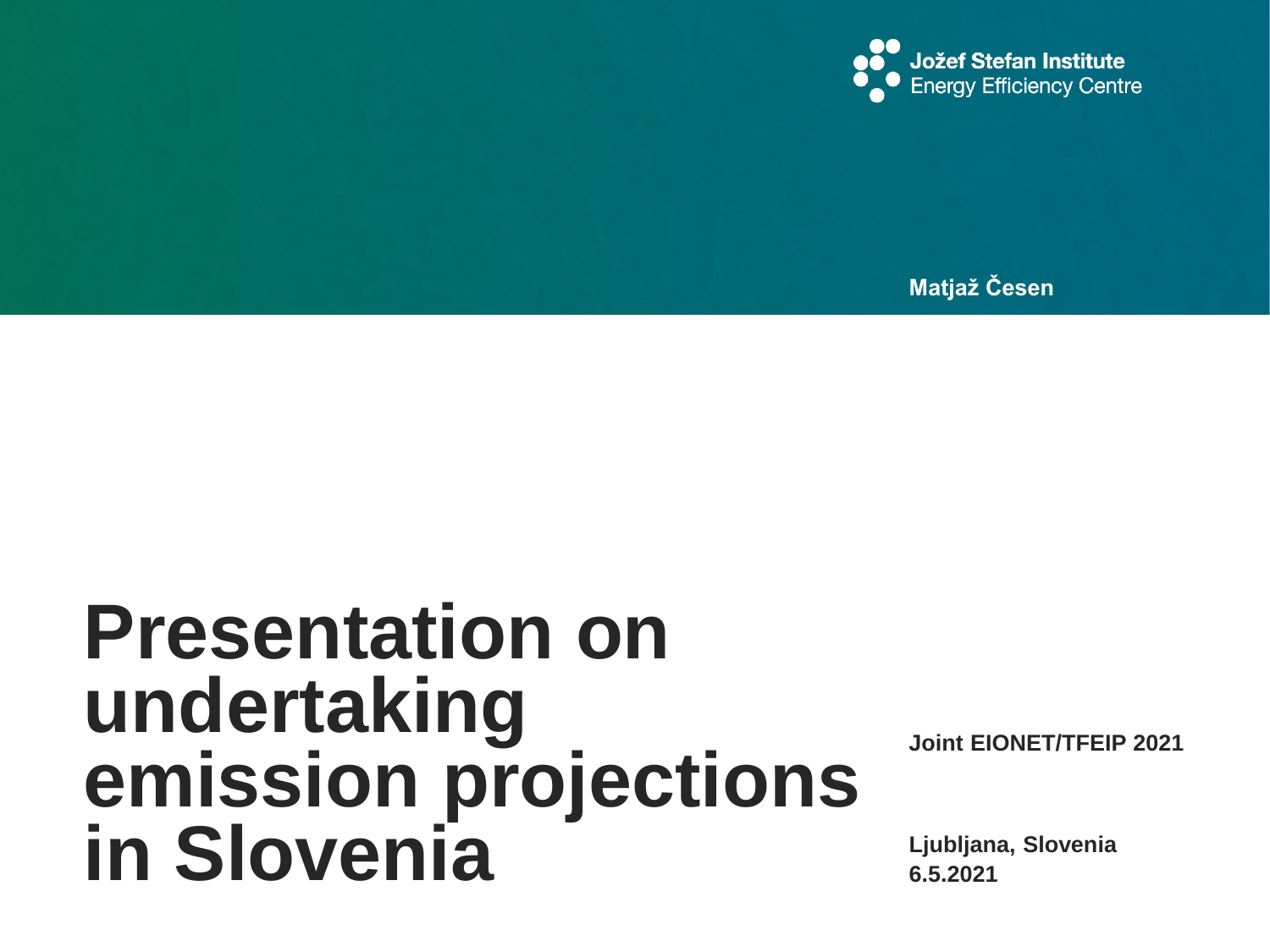

## **Content**

- About EEC / Institute
- System for projections in Slovenia
- Latest projections
- Results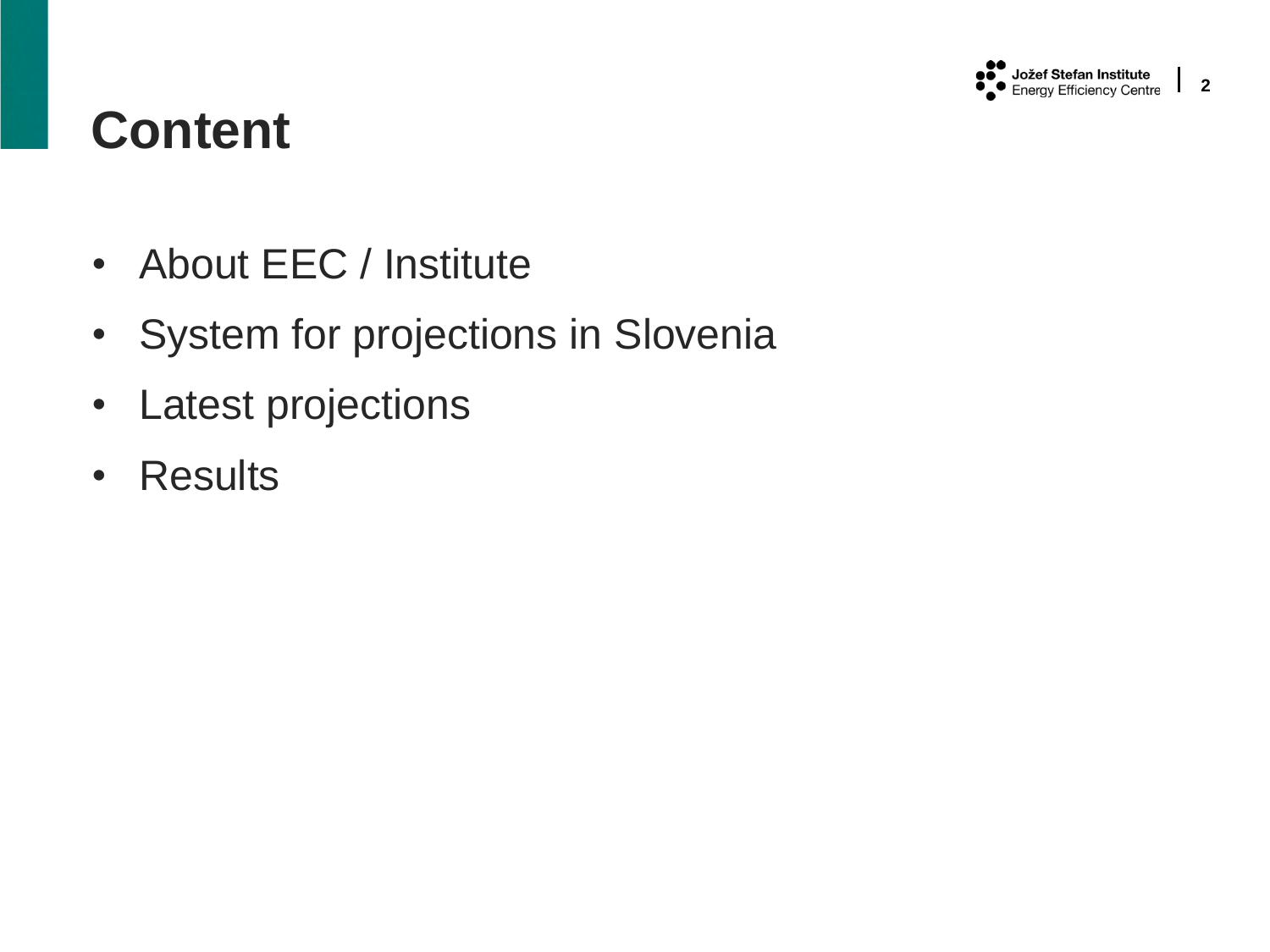### **Energy efficiency centre (EEC) in brief**



**3**

Established **Organisation** type **Staff 1995** Independent centre within the **Jožef Stefan Institute 20** (JSI - 1053) Focus **Industry and application** oriented projects with strong background in energy related research Expert support to the development of **national strategies** and **action plans** in the field of energy, climate and air pollution **International cooperation Expert training and education**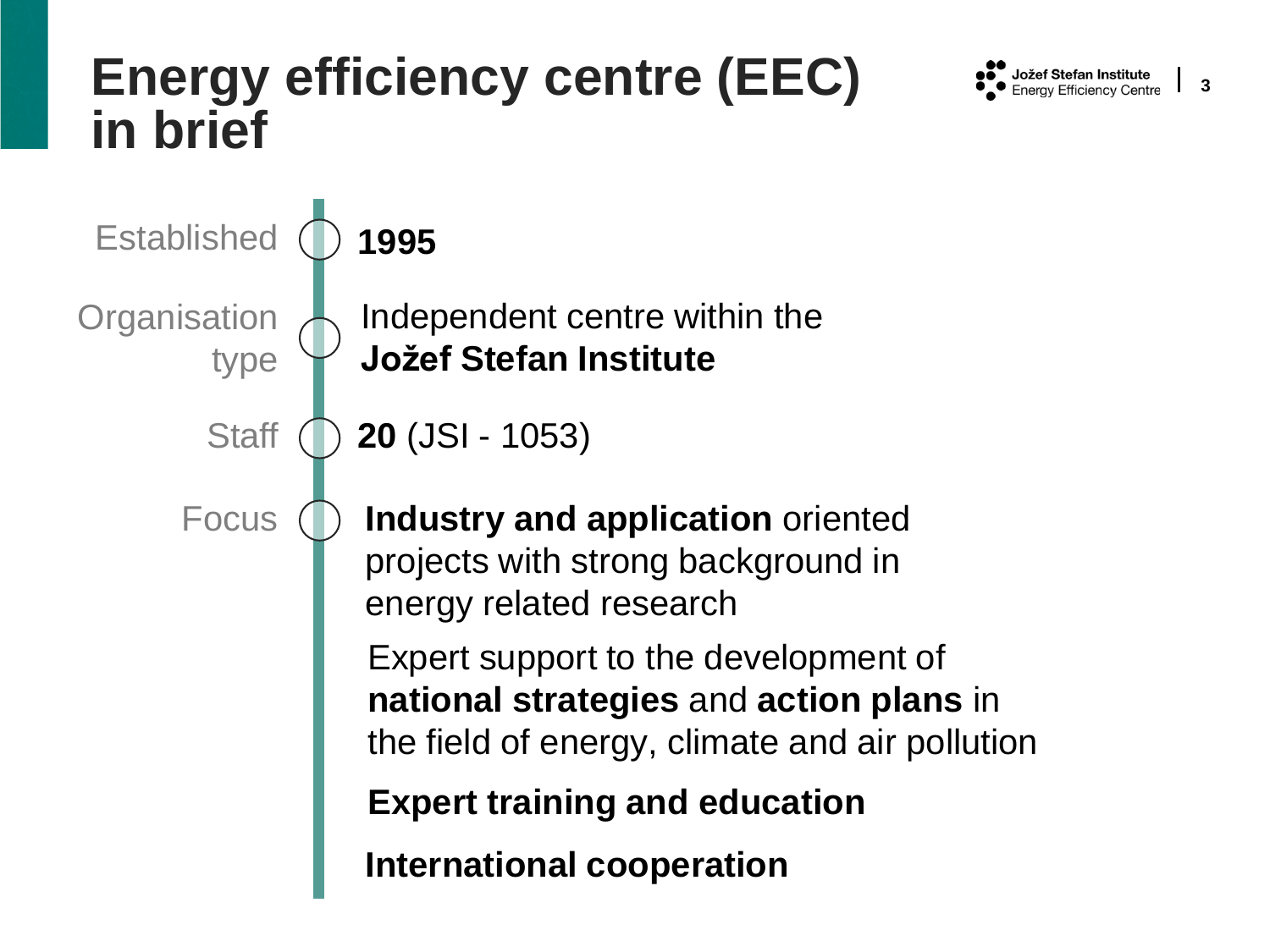

**4**

## **System in place**

• Preparation of AP projections: project based (contract with the Ministry of environment and spatial planning)

(separate project/contract for energy and GHG emission projections – tied to preparation of strategic documents)

- Cooperation of different institutions:
	- JSI Energy efficiency centre (energy (incl. transport), waste, solvent use (with subcontractors)
	- Agricultural institute (agriculture)
	- Strong cooperation with EARS (inventory)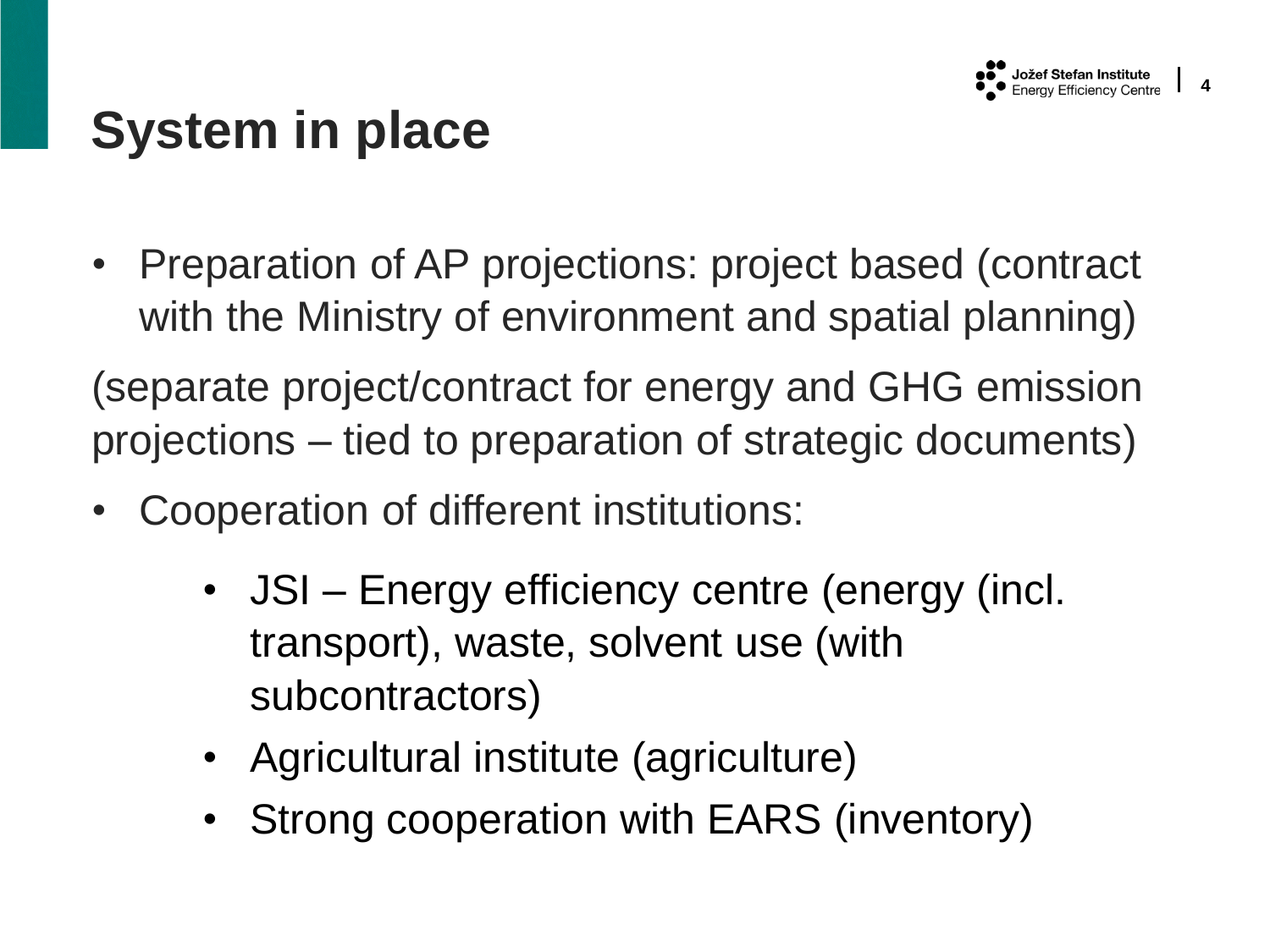### **Context of projections**

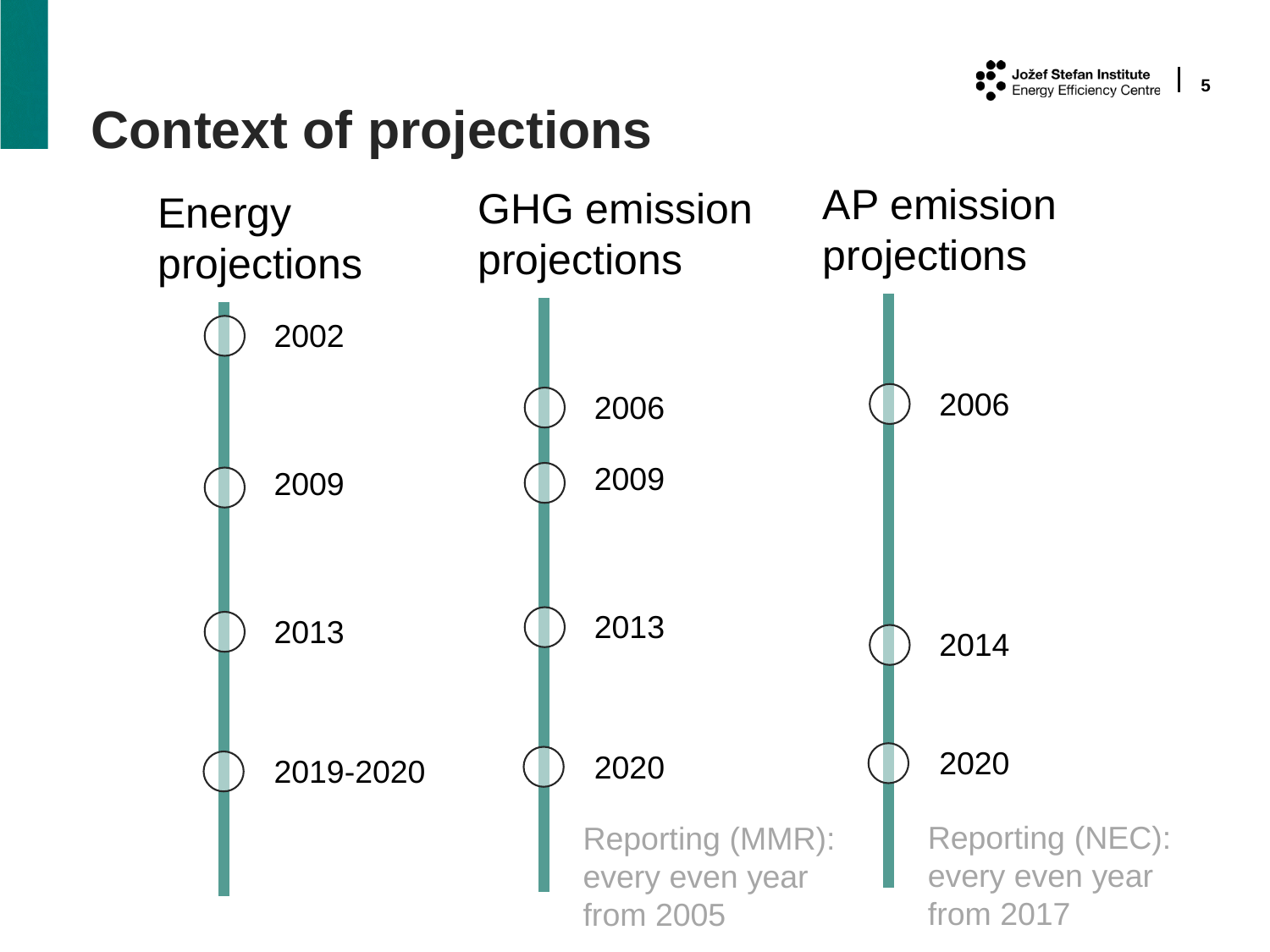

## **Models used**

#### **Energy model (REES-SLO)**





- Linear **simulation** model
	- **Technologicaly oriented** (bottom up) model
- Implemented in **MESAP environment** – free structure
- Input parameters: industrial activity, buildings area, demography, transport activity,
- **Emission factors per** technology

…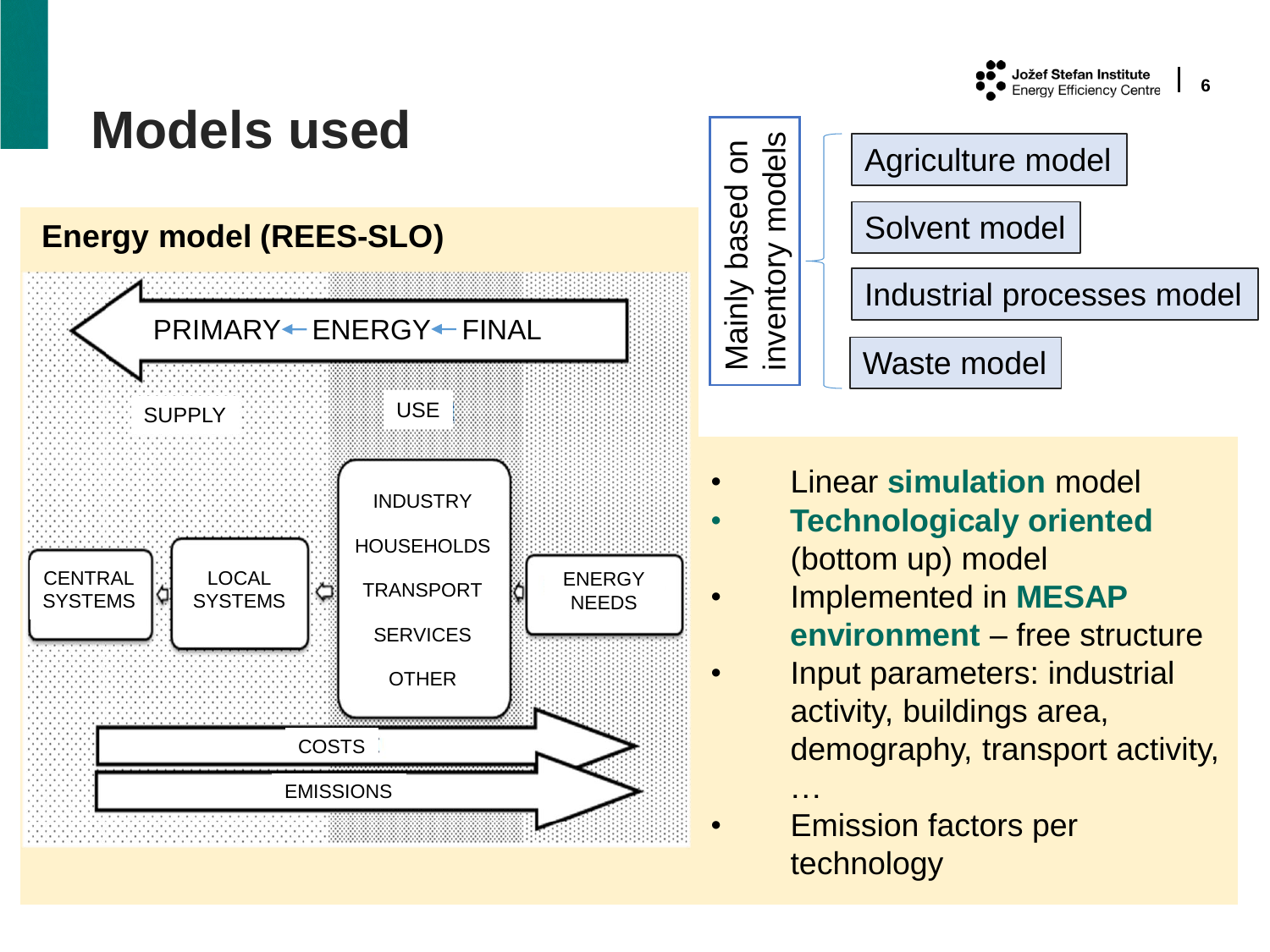

### **Latest projections**

- Prepared under project **LIFE Climate Path 2050** (2017-2021) energy, GHG and AP projection for majority of sources and **contract with the Ministry (MESP)** – AP projections for solvents, industrial processes
- Base year **2017**; covering period **2020-2050**
- 5 scenarios:
	- With existing measures (WEM)
	- With additional measures moderate (two variants after 2030)
	- With additional measures ambitious (two variants after 2030) (WAM – variant with synthetic gas in transformation)
- SO2, NOx, NMVOC, NH3, PM (TSP, PM 10, PM 2.5), BC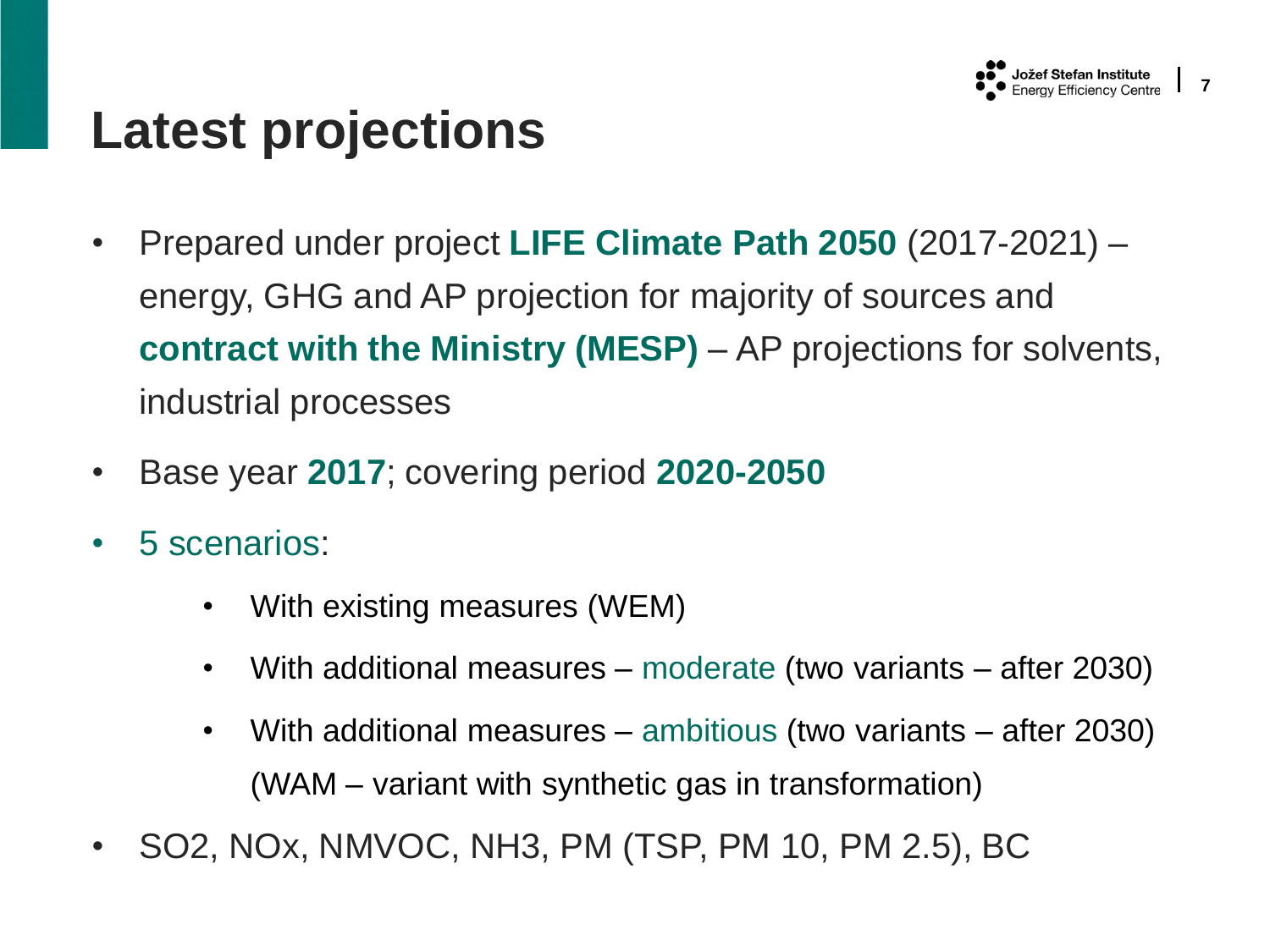

**8**

**SO2**



2020/2005 -89 % (-63 % ) 2030/2005 -91 % , -92.3 % (-92 %)

Sectors 2030:

- 1. Energy supply (16 % )
- 2. Ind. proc. (69 % )
- 3. Industry (7 % )
- 4. Other sectors (6% )
- 5. Transport (1% )

Decrease: Reduction of use of fossil fuels

Increase: Production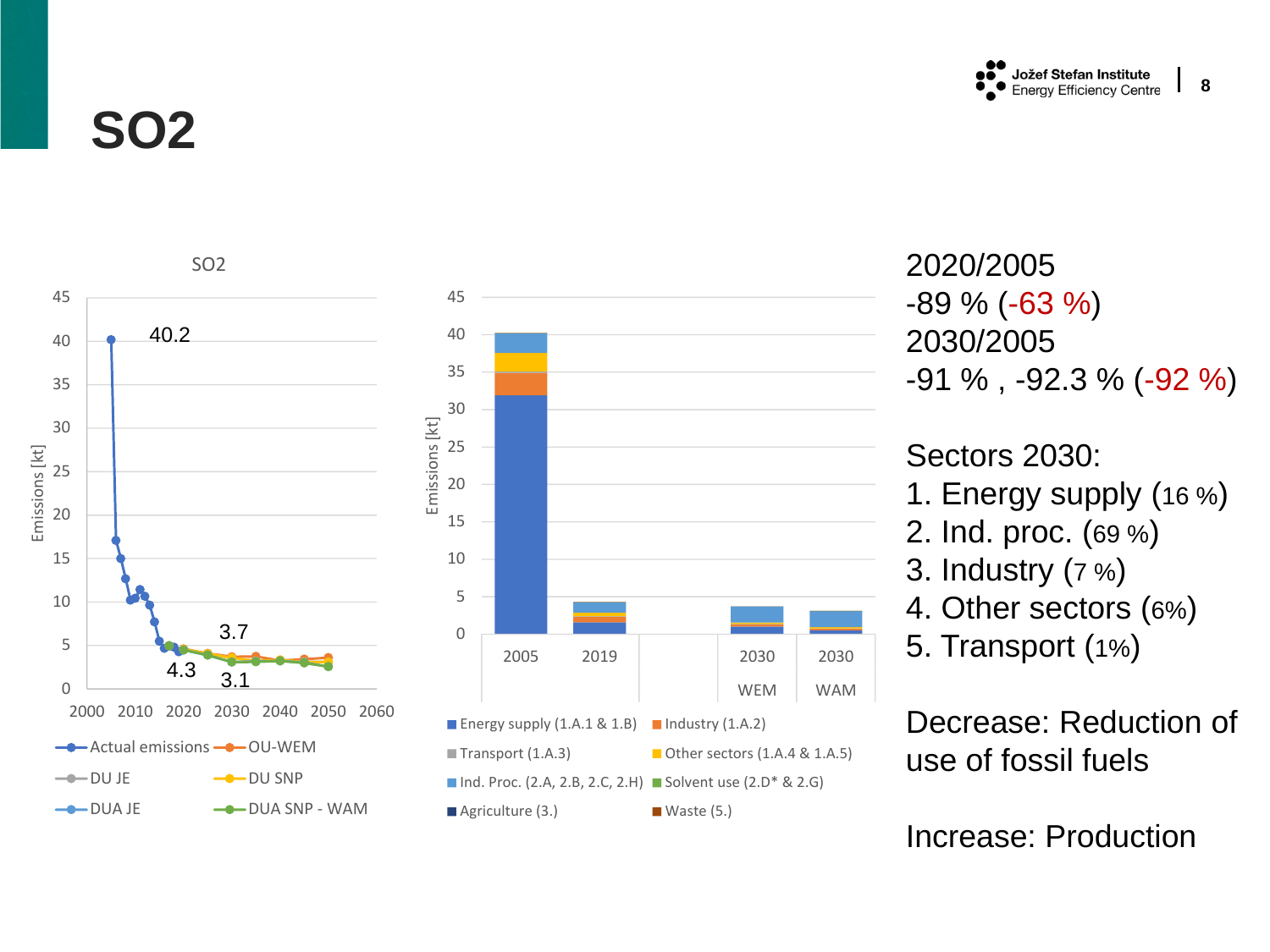

**9**

2020/2005 -50 %, - 51 % ( -39 % ) 2030/2005 -65 % , -71 % ( -65 % )

#### Sectors 2030:

- 1. Transport (43 % )
- 2. Industry (16 % )
- 3. Energy supply (13 % )
- 4. Other sectors (13 % )
- 5. Ind. proc. (1 % )

6. Agriculture (14 % )

Decrease: Reduction of use of fossil fuels, (EURO) standards

Agriculture: no change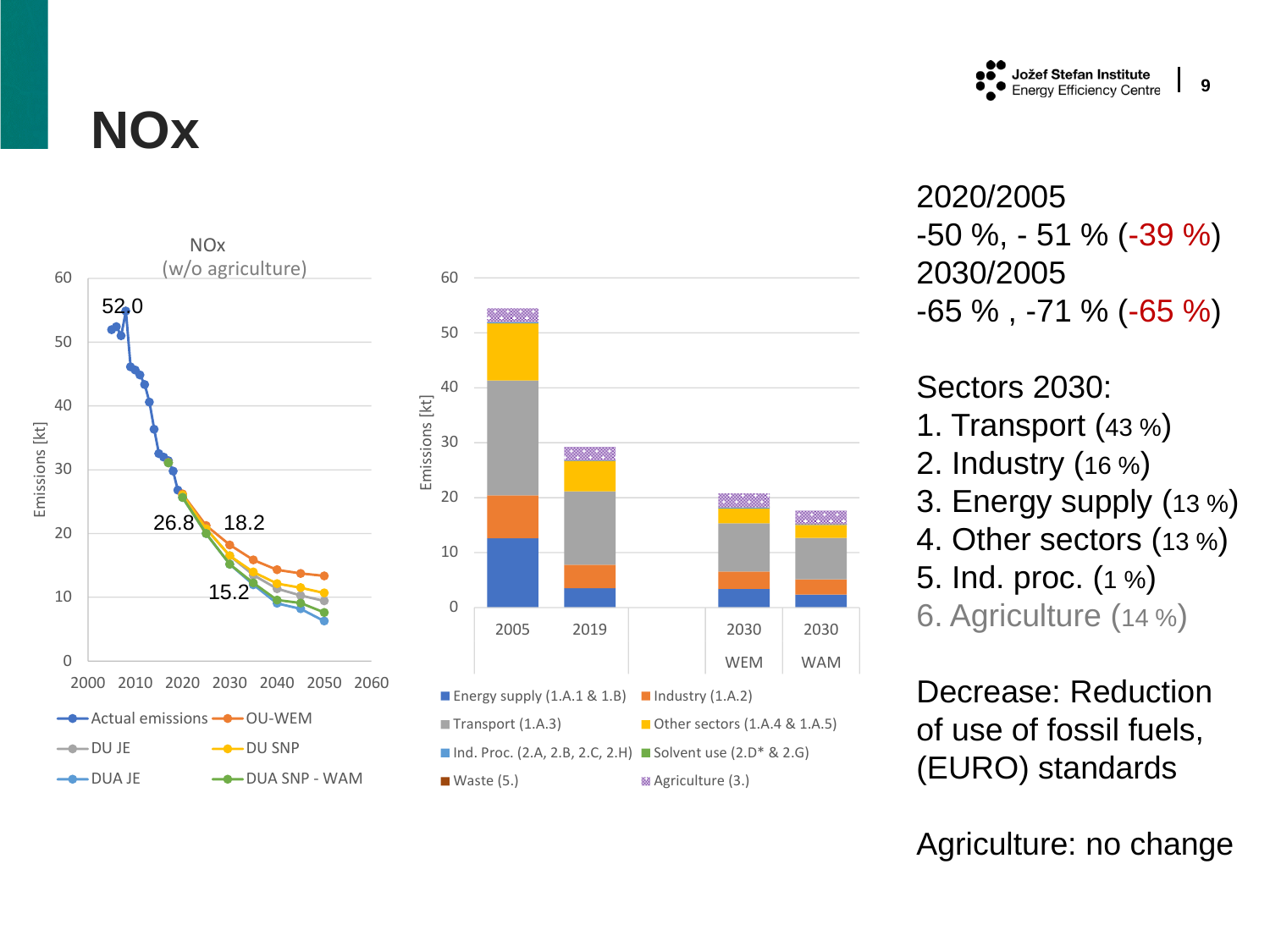# **NMVOC**



Jožef Stefan Institute<br>Energy Efficiency Centre **10**

2020/2005 -43 %, - 44 % ( -23 % ) 2030/2005 -52 % , -53.6 % ( -53 % )

Sectors 2030:

- 1. Solvent use (42 % )
- 2. Other sectors (17 % )
- 3. Transport (6 %)
- 4. Energy supply (5 % )
- 5. Industry (4 % )
- 6. Ind. proc. (4 % )
- 7. Waste (1 % )

8. Agriculture (22 % )

Decrease: Reduction of use of fossil fuels and wood, EURO standards

Industry, Solvent use, **Agriculture**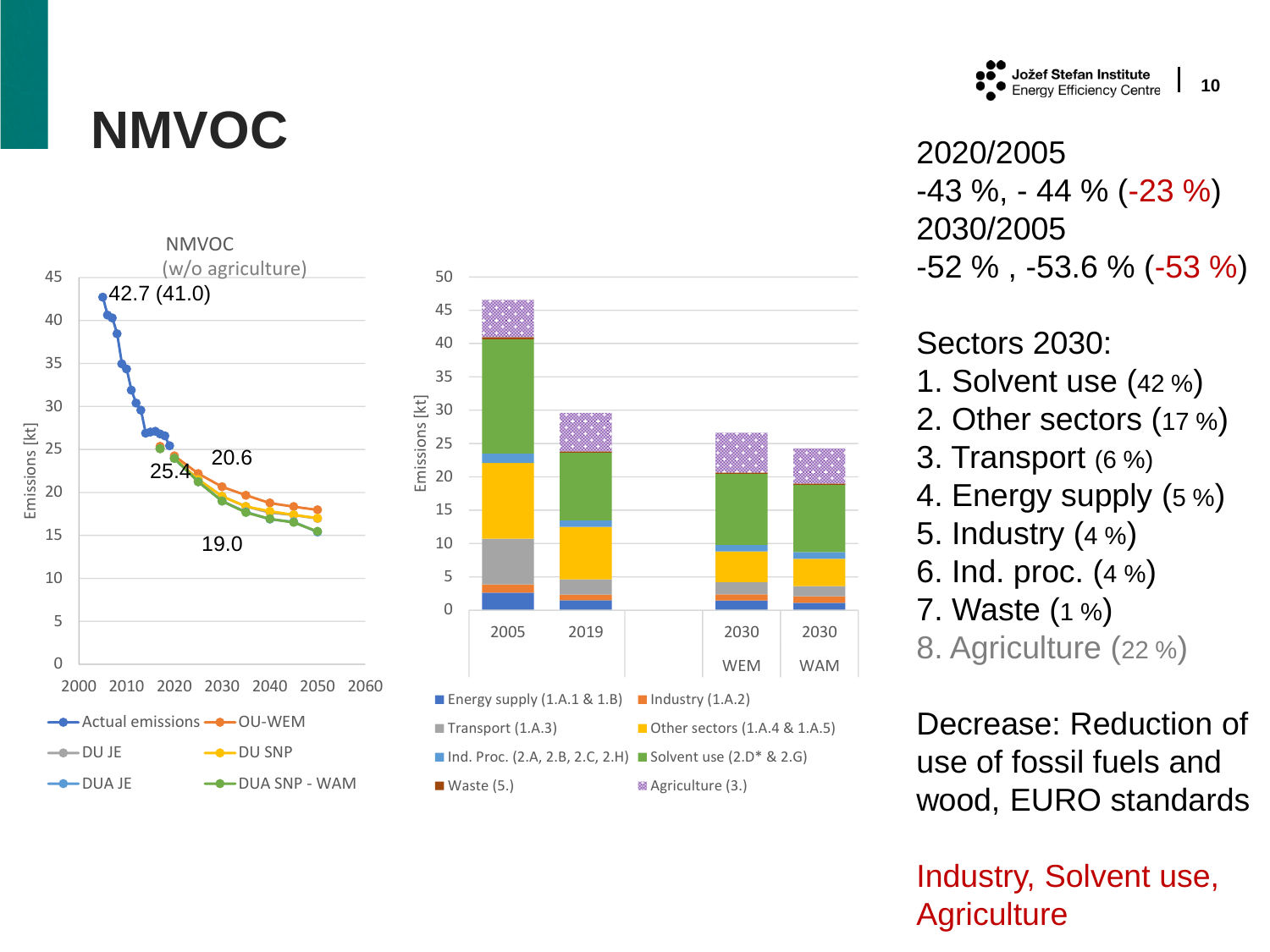

#### **NH3**



2020/2005 -9 %, -11 % (-1 %) 2030/2005 -8 % , -21 % ( -15 % )

Sectors 2030: 1. Agriculture (95 % ) 2. Other sectors (3 % )

3. Transport (1 % )

Decrease: Better management and application of animal manure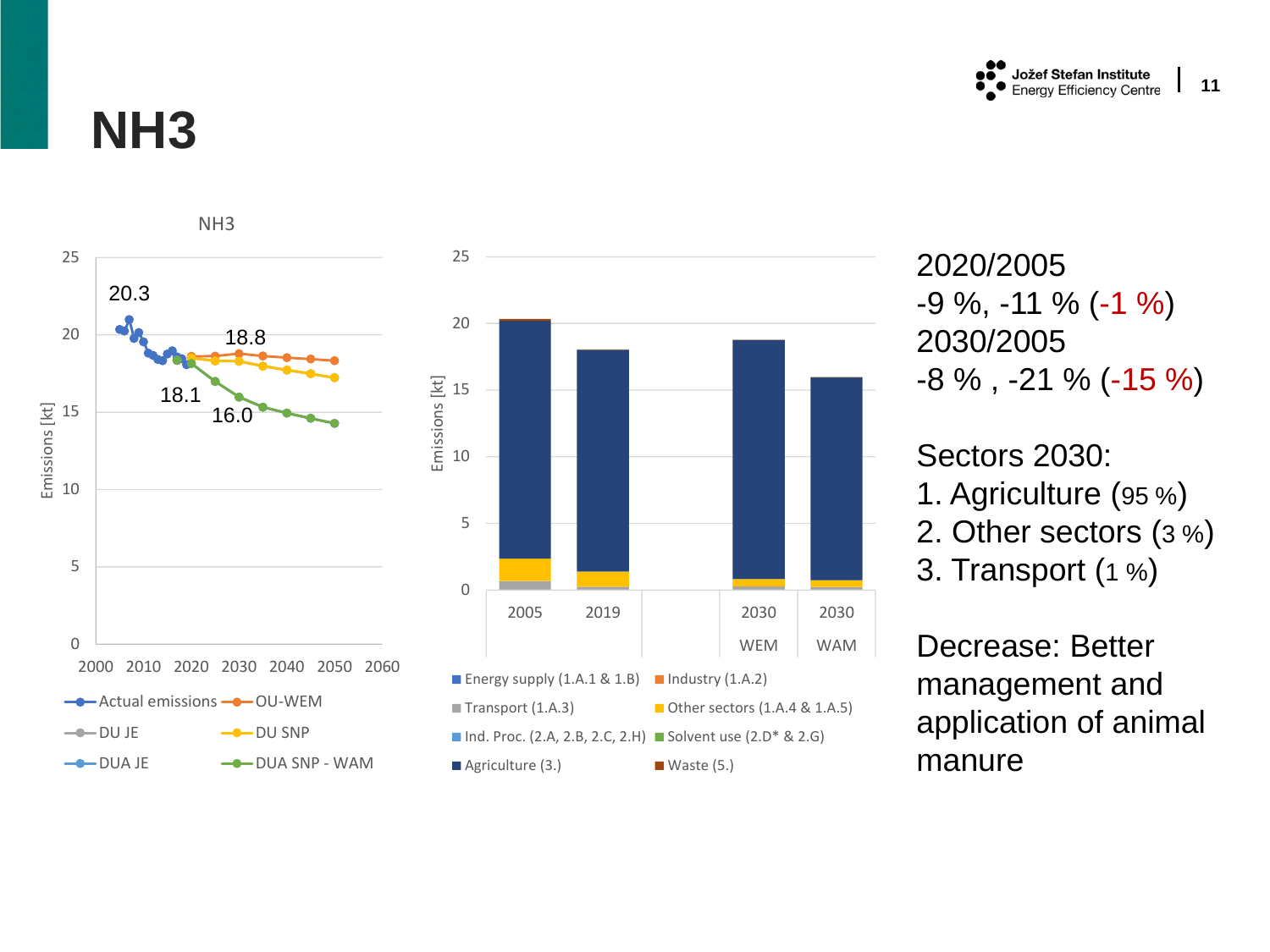#### **PM 2.5**



2020/2005 -38 % (-25% ) 2030/2005 -62 % , -63 % ( -60% )

Sectors 2030:

- 1. Other sectors (55 % )
- 2. Industry (19 % )
- 3. Transport (10 % )
- 4. Energy supply (5 % )
- 5. Ind. proc. (4 % )

6. Other (6 % )

Decrease: Reduced use of wood, replacement of boilers, EURO standards

Increase: industry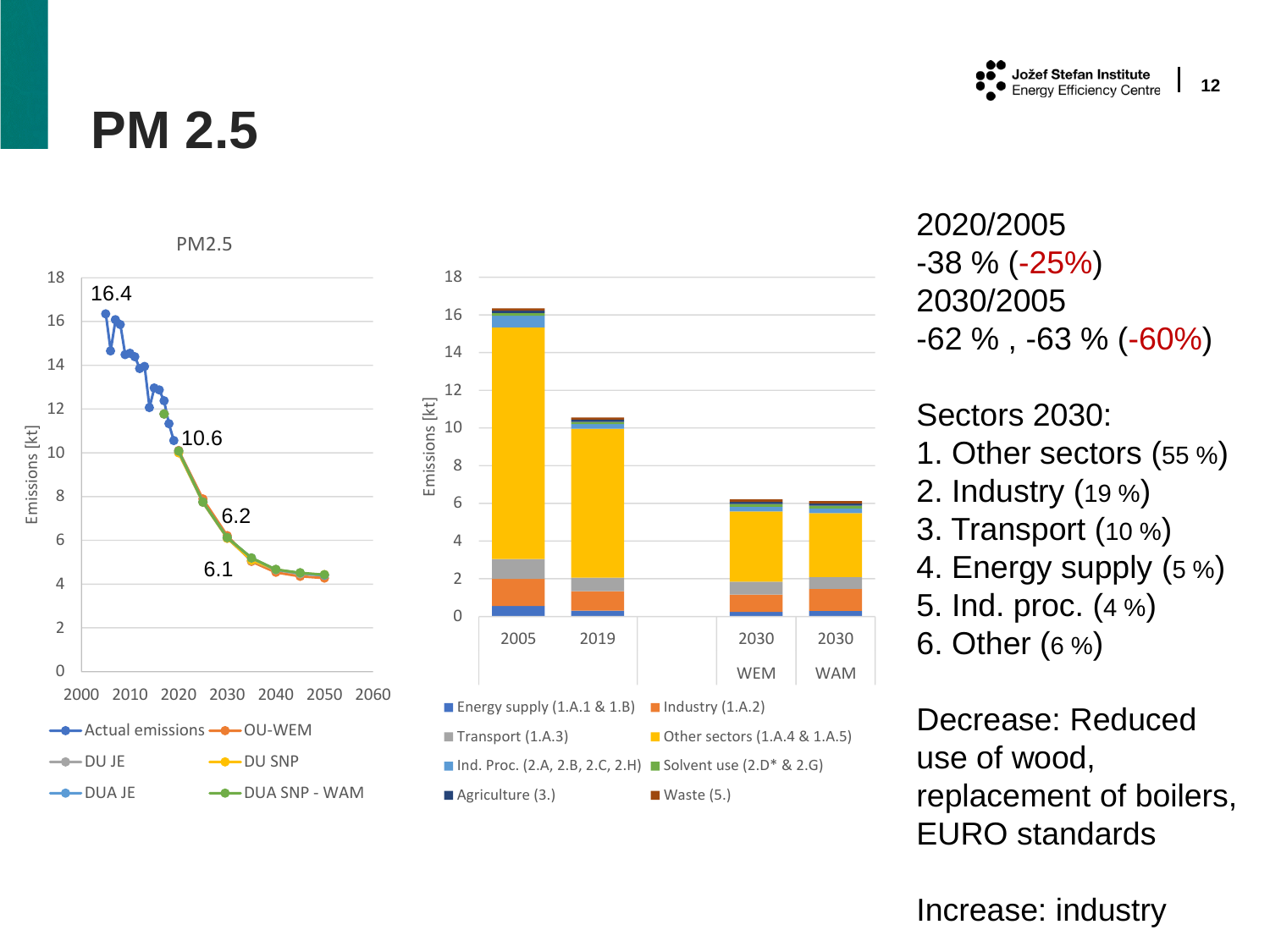# **Reporting on projections**

- Reporting burden increased with 2016 NECD (more detailed description on projections, mandatory biennial reporting)
- Review of projections 2019 (major improvements in latest projections) – hard to follow yearly improvements

in inventory

Table 3-2 Quality of the Projections Submission

| Pollutant         | Year | <b>Transparency</b><br>of reporting | Comparability<br>of reporting | Completeness<br>of reporting | Consistency of<br>projections | of<br>Accuracy<br><b>Projections</b> |
|-------------------|------|-------------------------------------|-------------------------------|------------------------------|-------------------------------|--------------------------------------|
| SO <sub>2</sub>   | 2020 | Major improv.                       | Good                          | Major improv.                | Major improv.                 | Major improv.                        |
| NO <sub>x</sub>   | 2020 | Major improv.                       | Good                          | Minor improv.                | Minor improv.                 | Minor improv.                        |
| <b>NMVOC</b>      | 2020 | Major improv.                       | Good                          | Minor improv.                | Minor improv.                 | Minor improv.                        |
| NH <sub>3</sub>   | 2020 | Major improv.                       | Good                          | Minor improv.                | Minor improv.                 | Minor improv.                        |
| PM <sub>2.5</sub> | 2020 | Major improv.                       | Good                          | Minor improv.                | Minor improv.                 | Minor improv.                        |
| SO <sub>2</sub>   | 2030 | Major improv.                       | Good                          | Major improv.                | Major improv.                 | Major improv.                        |
| NO <sub>x</sub>   | 2030 | Major improv.                       | Good                          | Minor improv.                | Minor improv.                 | Minor improv.                        |
| <b>NMVOC</b>      | 2030 | Major improv.                       | Good                          | Minor improv.                | Minor improv.                 | Minor improv.                        |
| NH <sub>3</sub>   | 2030 | Major improv.                       | Good                          | Minor improv.                | Minor improv.                 | Minor improv.                        |
| PM <sub>2.5</sub> | 2030 | Major improv.                       | Good                          | Minor improv.                | Minor improv.                 | Minor improv.                        |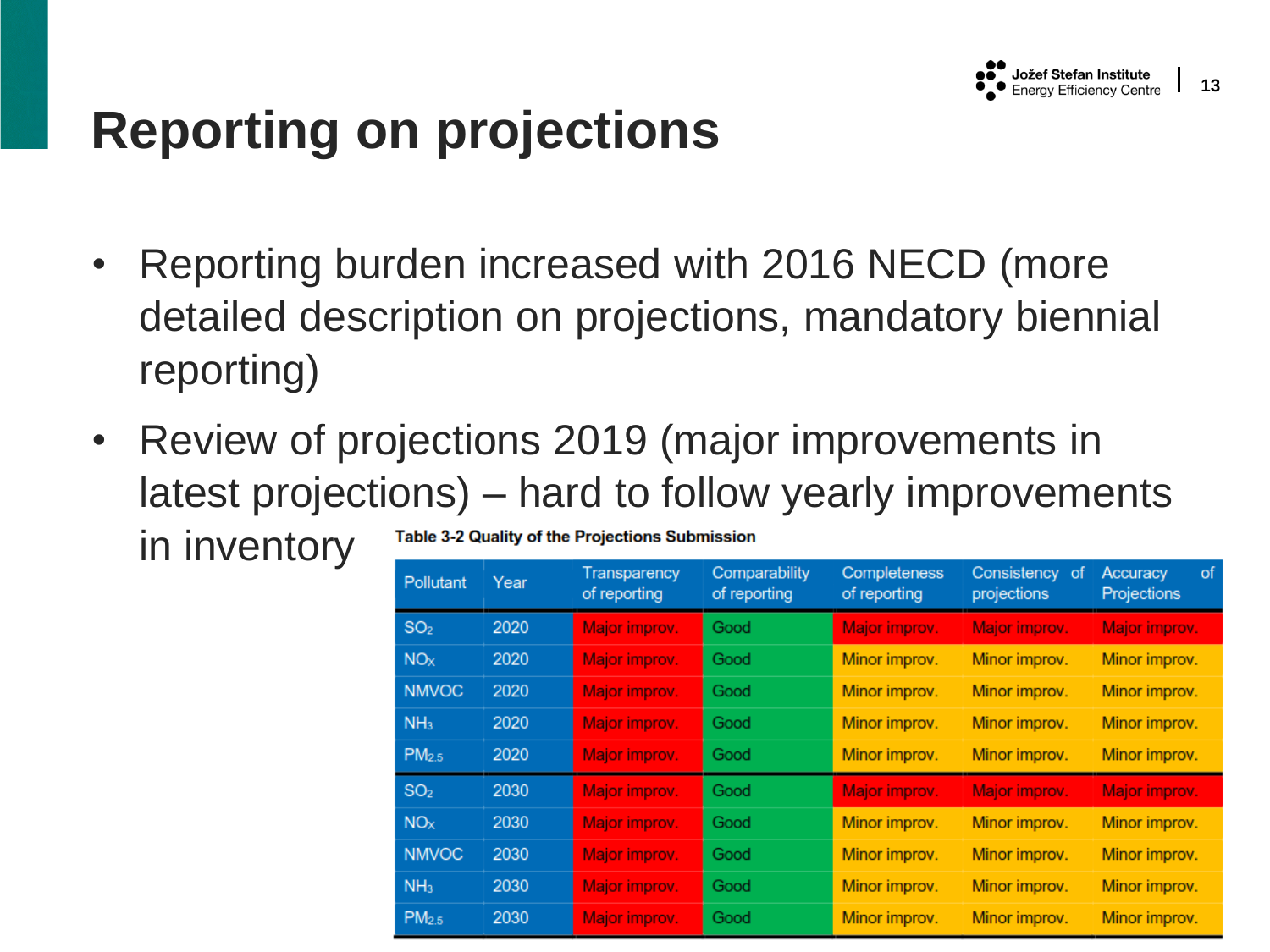#### **Jožef Stefan Institute**<br>Energy Efficiency Centre

# **Conclusions**

- Preparation of projections **tied to projects** (no longterm framework available – lack of development of the model)
- Projections **consistent** with energy and GHG emissions projections
- Very **detailed technological model** enabling very detailed modelling and good evaluation of effect of different measures
- Projections of AP emissions much **more demanding** that GHG emissions – **complexity** of projections **increasing** – great value of studies from other countries
- Currently **ongoing work to couple** emission projections and air quality modelling – Slovenia has problems with PM 10
- Projections are important for policy development reporting is a burden even if data are available